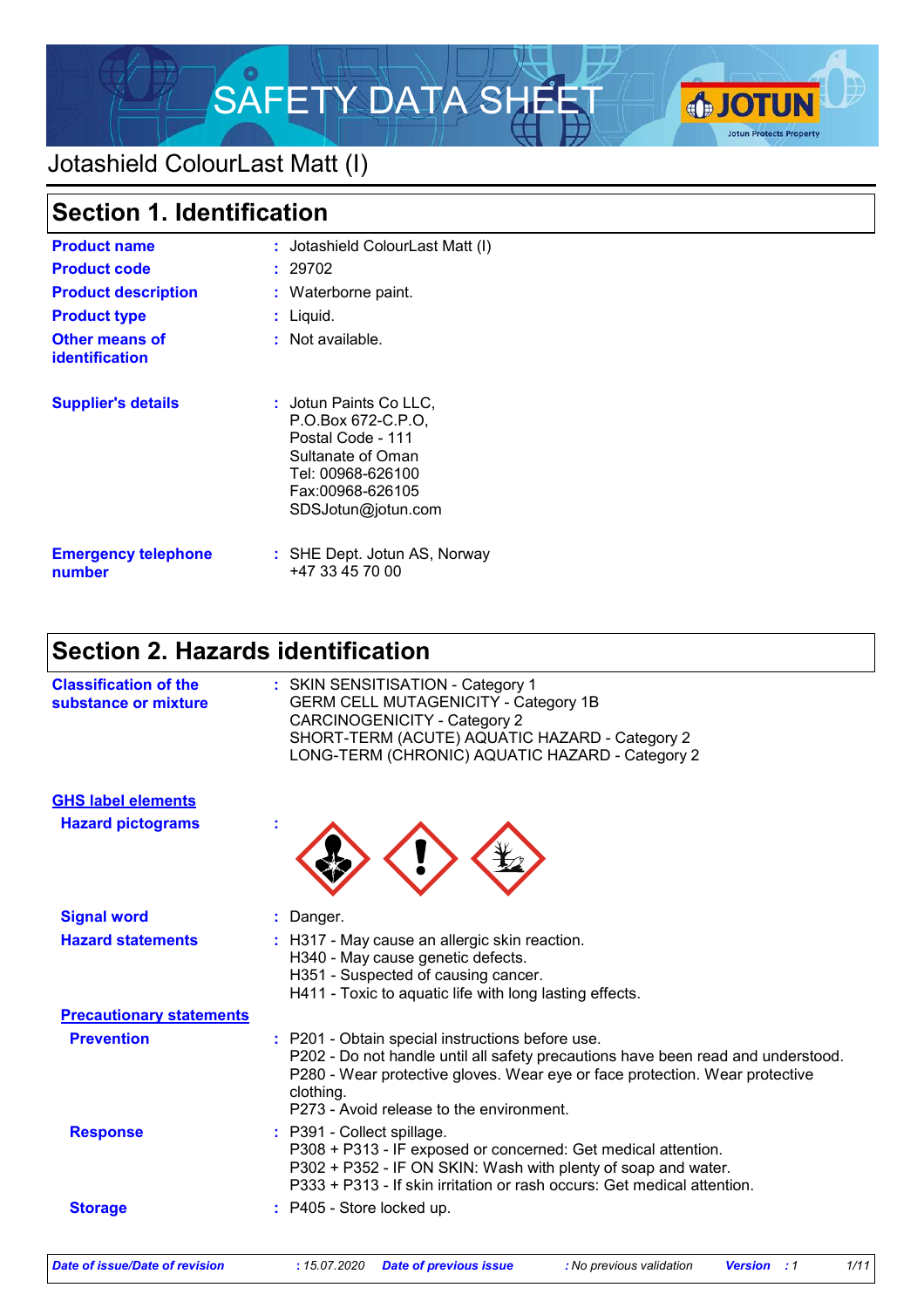### **Section 2. Hazards identification**

**Disposal :** P501 - Dispose of contents and container in accordance with all local, regional, national and international regulations.

**Other hazards which do not :** None known. **result in classification**

### **Section 3. Composition/information on ingredients**

| Substance/mixture     | : Mixture        |
|-----------------------|------------------|
| <b>Other means of</b> | : Not available. |
| <b>identification</b> |                  |

#### **CAS number/other identifiers**

| <b>CAS number</b>   | : Not applicable. |
|---------------------|-------------------|
| <b>EC</b> number    | : Mixture.        |
| <b>Product code</b> | : 29702           |

| <b>Ingredient name</b>                                | $\frac{9}{6}$ | <b>CAS number</b> |
|-------------------------------------------------------|---------------|-------------------|
| diuron (ISO); 3-(3,4-dichlorophenyl)-1,1-dimethylurea | ≤2.3          | 330-54-1          |
| carbendazim (iso)                                     | $≤0.26$       | 10605-21-7        |
| Alcohols, C16-18 and C18-unsatd., ethoxylated         | ≤0.26         | 68920-66-1        |
| 2-octyl-2h-isothiazol-3-one (OIT)                     | 50.085∣       | 26530-20-1        |
| C(M) T/MIT (3:1)                                      | $ $ <0.003    | 55965-84-9        |

**There are no additional ingredients present which, within the current knowledge of the supplier and in the concentrations applicable, are classified as hazardous to health or the environment and hence require reporting in this section.**

**Occupational exposure limits, if available, are listed in Section 8.**

### **Section 4. First aid measures**

| <b>Description of necessary first aid measures</b> |                                                                                                                                                                                                                                                                                                                                                                                                                                                                                                                                                                                                                                                                                                                                                                           |
|----------------------------------------------------|---------------------------------------------------------------------------------------------------------------------------------------------------------------------------------------------------------------------------------------------------------------------------------------------------------------------------------------------------------------------------------------------------------------------------------------------------------------------------------------------------------------------------------------------------------------------------------------------------------------------------------------------------------------------------------------------------------------------------------------------------------------------------|
| <b>Eye contact</b>                                 | : Immediately flush eyes with plenty of water, occasionally lifting the upper and lower<br>eyelids. Check for and remove any contact lenses. Continue to rinse for at least 10<br>minutes. Get medical attention.                                                                                                                                                                                                                                                                                                                                                                                                                                                                                                                                                         |
| <b>Inhalation</b>                                  | : Remove victim to fresh air and keep at rest in a position comfortable for breathing.<br>If not breathing, if breathing is irregular or if respiratory arrest occurs, provide<br>artificial respiration or oxygen by trained personnel. It may be dangerous to the<br>person providing aid to give mouth-to-mouth resuscitation. Get medical attention. If<br>unconscious, place in recovery position and get medical attention immediately.<br>Maintain an open airway. Loosen tight clothing such as a collar, tie, belt or<br>waistband. In case of inhalation of decomposition products in a fire, symptoms may<br>be delayed. The exposed person may need to be kept under medical surveillance<br>for 48 hours.                                                    |
| <b>Skin contact</b>                                | : Wash with plenty of soap and water. Remove contaminated clothing and shoes.<br>Wash contaminated clothing thoroughly with water before removing it, or wear<br>gloves. Continue to rinse for at least 10 minutes. Get medical attention. In the<br>event of any complaints or symptoms, avoid further exposure. Wash clothing<br>before reuse. Clean shoes thoroughly before reuse.                                                                                                                                                                                                                                                                                                                                                                                     |
| <b>Ingestion</b>                                   | : Wash out mouth with water. Remove dentures if any. Remove victim to fresh air<br>and keep at rest in a position comfortable for breathing. If material has been<br>swallowed and the exposed person is conscious, give small quantities of water to<br>drink. Stop if the exposed person feels sick as vomiting may be dangerous. Do not<br>induce vomiting unless directed to do so by medical personnel. If vomiting occurs,<br>the head should be kept low so that vomit does not enter the lungs. Get medical<br>attention. Never give anything by mouth to an unconscious person. If unconscious,<br>place in recovery position and get medical attention immediately. Maintain an open<br>airway. Loosen tight clothing such as a collar, tie, belt or waistband. |

#### **Most important symptoms/effects, acute and delayed**

| Date of issue/Date of revision | : 15.07.2020 Date of previous issue | : No previous validation | <b>Version</b> : 1 | 2/11 |
|--------------------------------|-------------------------------------|--------------------------|--------------------|------|
|                                |                                     |                          |                    |      |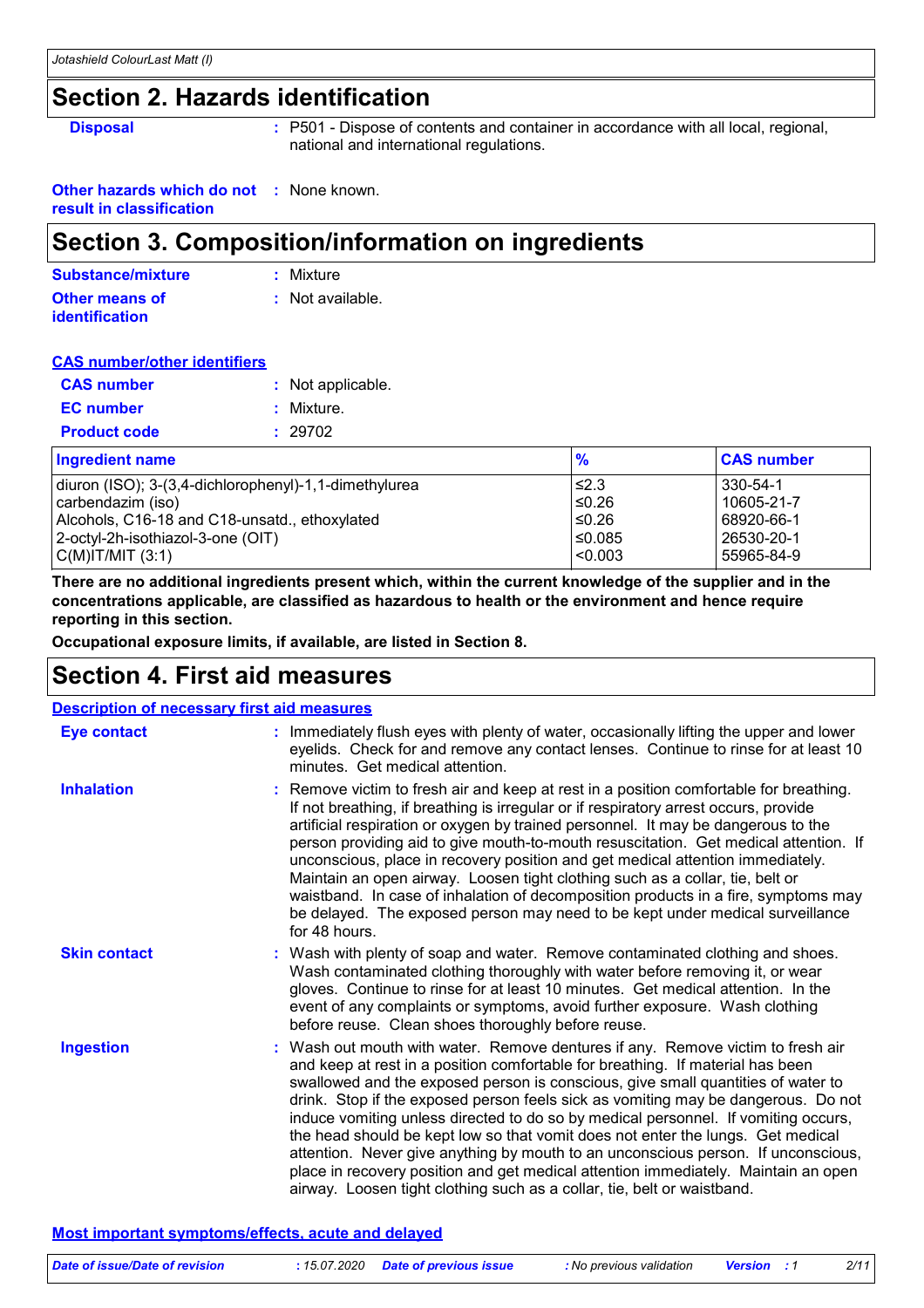# **Section 4. First aid measures**

| : No known significant effects or critical hazards.                                                                                                                                                                                                                                                                                                                                                             |
|-----------------------------------------------------------------------------------------------------------------------------------------------------------------------------------------------------------------------------------------------------------------------------------------------------------------------------------------------------------------------------------------------------------------|
| : No known significant effects or critical hazards.                                                                                                                                                                                                                                                                                                                                                             |
| : May cause an allergic skin reaction.                                                                                                                                                                                                                                                                                                                                                                          |
| : No known significant effects or critical hazards.                                                                                                                                                                                                                                                                                                                                                             |
|                                                                                                                                                                                                                                                                                                                                                                                                                 |
| : No specific data.                                                                                                                                                                                                                                                                                                                                                                                             |
| : No specific data.                                                                                                                                                                                                                                                                                                                                                                                             |
| : Adverse symptoms may include the following:<br>irritation<br>redness                                                                                                                                                                                                                                                                                                                                          |
| : No specific data.                                                                                                                                                                                                                                                                                                                                                                                             |
| Indication of immediate medical attention and special treatment needed, if necessary                                                                                                                                                                                                                                                                                                                            |
| : In case of inhalation of decomposition products in a fire, symptoms may be delayed.<br>The exposed person may need to be kept under medical surveillance for 48 hours.                                                                                                                                                                                                                                        |
| : No specific treatment.                                                                                                                                                                                                                                                                                                                                                                                        |
| : No action shall be taken involving any personal risk or without suitable training. If it<br>is suspected that fumes are still present, the rescuer should wear an appropriate<br>mask or self-contained breathing apparatus. It may be dangerous to the person<br>providing aid to give mouth-to-mouth resuscitation. Wash contaminated clothing<br>thoroughly with water before removing it, or wear gloves. |
| <b>Potential acute health effects</b><br><b>Over-exposure signs/symptoms</b>                                                                                                                                                                                                                                                                                                                                    |

#### **See toxicological information (Section 11)**

### **Section 5. Firefighting measures**

| <b>Extinguishing media</b>                               |                                                                                                                                                                                                                                                                                                    |
|----------------------------------------------------------|----------------------------------------------------------------------------------------------------------------------------------------------------------------------------------------------------------------------------------------------------------------------------------------------------|
| <b>Suitable extinguishing</b><br>media                   | : Use an extinguishing agent suitable for the surrounding fire.                                                                                                                                                                                                                                    |
| <b>Unsuitable extinguishing</b><br>media                 | $:$ None known.                                                                                                                                                                                                                                                                                    |
| <b>Specific hazards arising</b><br>from the chemical     | : In a fire or if heated, a pressure increase will occur and the container may burst.<br>This material is toxic to aquatic life with long lasting effects. Fire water<br>contaminated with this material must be contained and prevented from being<br>discharged to any waterway, sewer or drain. |
| <b>Hazardous thermal</b><br>decomposition products       | : Decomposition products may include the following materials:<br>carbon dioxide<br>carbon monoxide<br>nitrogen oxides<br>halogenated compounds<br>metal oxide/oxides                                                                                                                               |
| <b>Special protective actions</b><br>for fire-fighters   | : Promptly isolate the scene by removing all persons from the vicinity of the incident if<br>there is a fire. No action shall be taken involving any personal risk or without<br>suitable training.                                                                                                |
| <b>Special protective</b><br>equipment for fire-fighters | : Fire-fighters should wear appropriate protective equipment and self-contained<br>breathing apparatus (SCBA) with a full face-piece operated in positive pressure<br>mode.                                                                                                                        |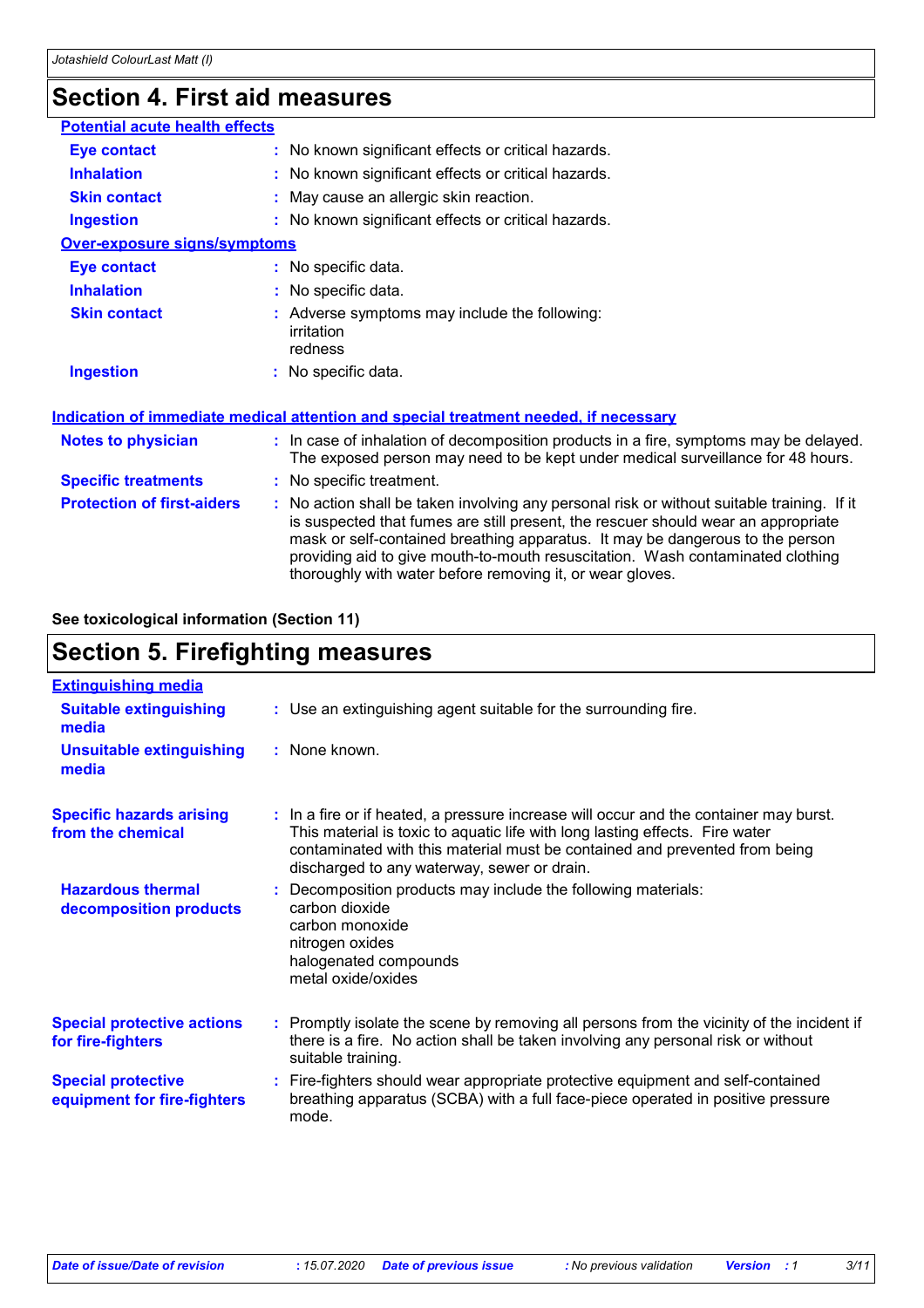# **Section 6. Accidental release measures**

|                                                             | <b>Personal precautions, protective equipment and emergency procedures</b>                                                                                                                                                                                                                                                                                                                                                                                                                                                                                                                                                                                                                                      |
|-------------------------------------------------------------|-----------------------------------------------------------------------------------------------------------------------------------------------------------------------------------------------------------------------------------------------------------------------------------------------------------------------------------------------------------------------------------------------------------------------------------------------------------------------------------------------------------------------------------------------------------------------------------------------------------------------------------------------------------------------------------------------------------------|
| For non-emergency<br>personnel                              | : No action shall be taken involving any personal risk or without suitable training.<br>Evacuate surrounding areas. Keep unnecessary and unprotected personnel from<br>entering. Do not touch or walk through spilt material. Avoid breathing vapour or<br>mist. Provide adequate ventilation. Wear appropriate respirator when ventilation is<br>inadequate. Put on appropriate personal protective equipment.                                                                                                                                                                                                                                                                                                 |
| For emergency responders :                                  | If specialised clothing is required to deal with the spillage, take note of any<br>information in Section 8 on suitable and unsuitable materials. See also the<br>information in "For non-emergency personnel".                                                                                                                                                                                                                                                                                                                                                                                                                                                                                                 |
| <b>Environmental precautions</b>                            | : Avoid dispersal of spilt material and runoff and contact with soil, waterways, drains<br>and sewers. Inform the relevant authorities if the product has caused environmental<br>pollution (sewers, waterways, soil or air). Water polluting material. May be harmful<br>to the environment if released in large quantities. Collect spillage.                                                                                                                                                                                                                                                                                                                                                                 |
| <b>Methods and material for containment and cleaning up</b> |                                                                                                                                                                                                                                                                                                                                                                                                                                                                                                                                                                                                                                                                                                                 |
| <b>Small spill</b>                                          | : Stop leak if without risk. Move containers from spill area. Dilute with water and mop<br>up if water-soluble. Alternatively, or if water-insoluble, absorb with an inert dry<br>material and place in an appropriate waste disposal container. Dispose of via a<br>licensed waste disposal contractor.                                                                                                                                                                                                                                                                                                                                                                                                        |
| <b>Large spill</b>                                          | Stop leak if without risk. Move containers from spill area. Approach the release<br>from upwind. Prevent entry into sewers, water courses, basements or confined<br>areas. Wash spillages into an effluent treatment plant or proceed as follows.<br>Contain and collect spillage with non-combustible, absorbent material e.g. sand,<br>earth, vermiculite or diatomaceous earth and place in container for disposal<br>according to local regulations (see Section 13). Dispose of via a licensed waste<br>disposal contractor. Contaminated absorbent material may pose the same hazard<br>as the spilt product. Note: see Section 1 for emergency contact information and<br>Section 13 for waste disposal. |

# **Section 7. Handling and storage**

| <b>Precautions for safe handling</b>                                      |                                                                                                                                                                                                                                                                                                                                                                                                                                                                                                                                                                                                                                                                                                                                                                                                                                                    |
|---------------------------------------------------------------------------|----------------------------------------------------------------------------------------------------------------------------------------------------------------------------------------------------------------------------------------------------------------------------------------------------------------------------------------------------------------------------------------------------------------------------------------------------------------------------------------------------------------------------------------------------------------------------------------------------------------------------------------------------------------------------------------------------------------------------------------------------------------------------------------------------------------------------------------------------|
| <b>Protective measures</b>                                                | : Put on appropriate personal protective equipment (see Section 8). Persons with a<br>history of skin sensitization problems should not be employed in any process in<br>which this product is used. Avoid exposure - obtain special instructions before use.<br>Do not handle until all safety precautions have been read and understood. Do not<br>get in eyes or on skin or clothing. Do not ingest. Avoid breathing vapour or mist.<br>Avoid release to the environment. If during normal use the material presents a<br>respiratory hazard, use only with adequate ventilation or wear appropriate respirator.<br>Keep in the original container or an approved alternative made from a compatible<br>material, kept tightly closed when not in use. Empty containers retain product<br>residue and can be hazardous. Do not reuse container. |
| <b>Advice on general</b><br>occupational hygiene                          | : Eating, drinking and smoking should be prohibited in areas where this material is<br>handled, stored and processed. Workers should wash hands and face before<br>eating, drinking and smoking. Remove contaminated clothing and protective<br>equipment before entering eating areas. See also Section 8 for additional<br>information on hygiene measures.                                                                                                                                                                                                                                                                                                                                                                                                                                                                                      |
| <b>Conditions for safe storage,</b><br>including any<br>incompatibilities | : Store in accordance with local regulations. Store in original container protected<br>from direct sunlight in a dry, cool and well-ventilated area, away from incompatible<br>materials (see Section 10) and food and drink. Store locked up. Keep container<br>tightly closed and sealed until ready for use. Containers that have been opened<br>must be carefully resealed and kept upright to prevent leakage. Do not store in<br>unlabelled containers. Use appropriate containment to avoid environmental<br>contamination. See Section 10 for incompatible materials before handling or use.                                                                                                                                                                                                                                               |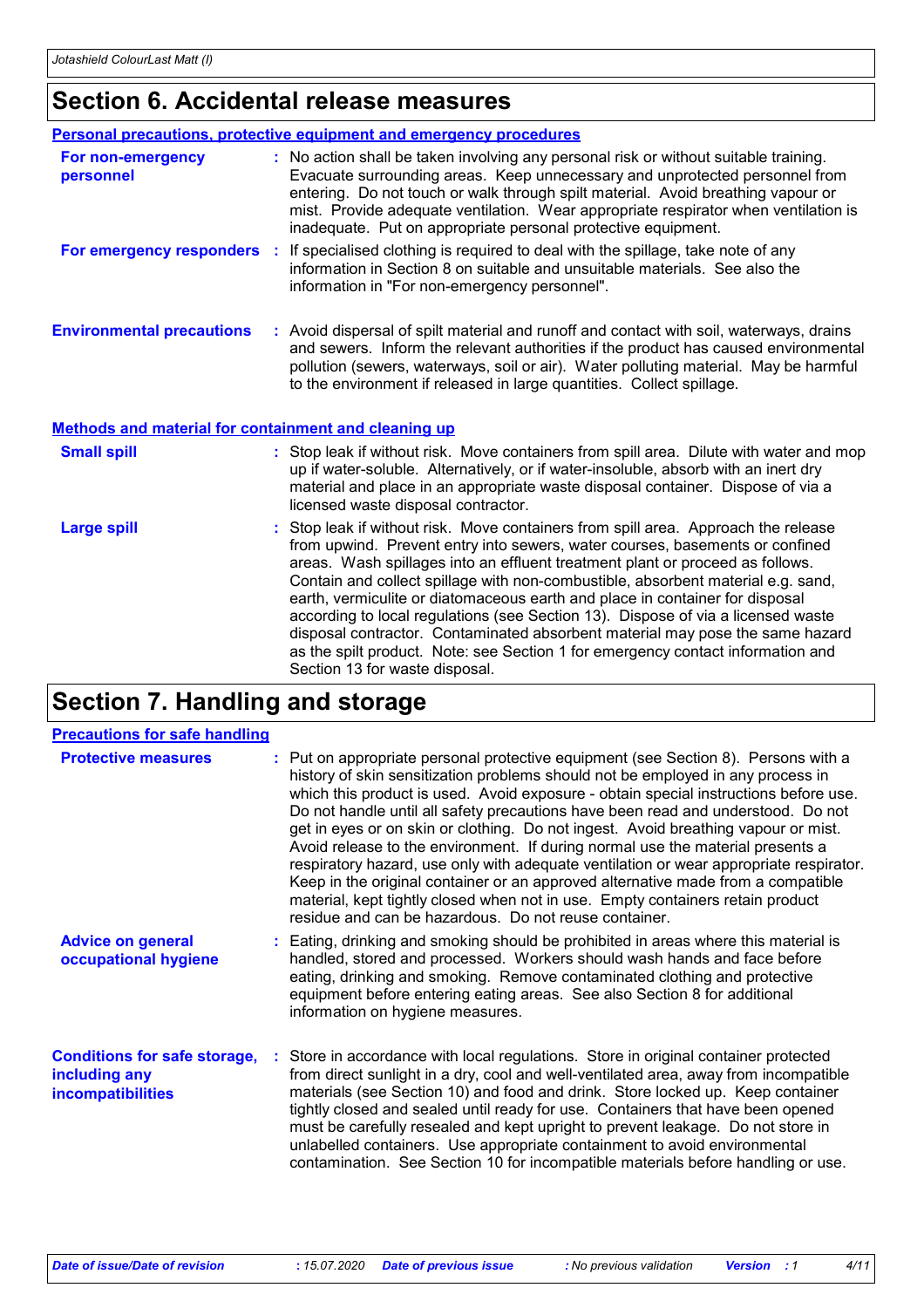# **Section 8. Exposure controls/personal protection**

#### **Control parameters**

#### **Occupational exposure limits**

| <b>Ingredient name</b>                                |  |                                                                                                                                                                                                                                                                                                                                                                                                                                                                                                                                                                                                                                                                                                                                                                                                                                                                              | <b>Exposure limits</b>                                                                                                                                                                                                                                                                                                                                                                                                    |  |
|-------------------------------------------------------|--|------------------------------------------------------------------------------------------------------------------------------------------------------------------------------------------------------------------------------------------------------------------------------------------------------------------------------------------------------------------------------------------------------------------------------------------------------------------------------------------------------------------------------------------------------------------------------------------------------------------------------------------------------------------------------------------------------------------------------------------------------------------------------------------------------------------------------------------------------------------------------|---------------------------------------------------------------------------------------------------------------------------------------------------------------------------------------------------------------------------------------------------------------------------------------------------------------------------------------------------------------------------------------------------------------------------|--|
| diuron (ISO); 3-(3,4-dichlorophenyl)-1,1-dimethylurea |  |                                                                                                                                                                                                                                                                                                                                                                                                                                                                                                                                                                                                                                                                                                                                                                                                                                                                              | ACGIH TLV (United States, 3/2018).<br>TWA: 10 mg/m <sup>3</sup> 8 hours.                                                                                                                                                                                                                                                                                                                                                  |  |
| <b>Appropriate engineering</b><br>controls            |  | : If user operations generate dust, fumes, gas, vapour or mist, use process<br>enclosures, local exhaust ventilation or other engineering controls to keep worker<br>exposure to airborne contaminants below any recommended or statutory limits.                                                                                                                                                                                                                                                                                                                                                                                                                                                                                                                                                                                                                            |                                                                                                                                                                                                                                                                                                                                                                                                                           |  |
| <b>Environmental exposure</b><br><b>controls</b>      |  | Emissions from ventilation or work process equipment should be checked to ensure<br>they comply with the requirements of environmental protection legislation. In some<br>cases, fume scrubbers, filters or engineering modifications to the process<br>equipment will be necessary to reduce emissions to acceptable levels.                                                                                                                                                                                                                                                                                                                                                                                                                                                                                                                                                |                                                                                                                                                                                                                                                                                                                                                                                                                           |  |
| <b>Individual protection measures</b>                 |  |                                                                                                                                                                                                                                                                                                                                                                                                                                                                                                                                                                                                                                                                                                                                                                                                                                                                              |                                                                                                                                                                                                                                                                                                                                                                                                                           |  |
| <b>Hygiene measures</b>                               |  | showers are close to the workstation location.                                                                                                                                                                                                                                                                                                                                                                                                                                                                                                                                                                                                                                                                                                                                                                                                                               | : Wash hands, forearms and face thoroughly after handling chemical products, before<br>eating, smoking and using the lavatory and at the end of the working period.<br>Appropriate techniques should be used to remove potentially contaminated clothing.<br>Contaminated work clothing should not be allowed out of the workplace. Wash<br>contaminated clothing before reusing. Ensure that eyewash stations and safety |  |
| <b>Eye/face protection</b>                            |  | Safety eyewear complying to EN 166 should be used when a risk assessment<br>indicates this is necessary to avoid exposure to liquid splashes, mists, gases or<br>dusts. If contact is possible, the following protection should be worn, unless the<br>assessment indicates a higher degree of protection: safety glasses with side-<br>shields.                                                                                                                                                                                                                                                                                                                                                                                                                                                                                                                             |                                                                                                                                                                                                                                                                                                                                                                                                                           |  |
| <b>Skin protection</b>                                |  |                                                                                                                                                                                                                                                                                                                                                                                                                                                                                                                                                                                                                                                                                                                                                                                                                                                                              |                                                                                                                                                                                                                                                                                                                                                                                                                           |  |
| <b>Hand protection</b>                                |  | : There is no one glove material or combination of materials that will give unlimited<br>resistance to any individual or combination of chemicals.<br>The breakthrough time must be greater than the end use time of the product.<br>The instructions and information provided by the glove manufacturer on use,<br>storage, maintenance and replacement must be followed.<br>Gloves should be replaced regularly and if there is any sign of damage to the glove<br>material.<br>Always ensure that gloves are free from defects and that they are stored and used<br>correctly.<br>The performance or effectiveness of the glove may be reduced by physical/chemical<br>damage and poor maintenance.<br>Barrier creams may help to protect the exposed areas of the skin but should not be<br>applied once exposure has occurred.<br>Wear suitable gloves tested to EN374. |                                                                                                                                                                                                                                                                                                                                                                                                                           |  |
|                                                       |  |                                                                                                                                                                                                                                                                                                                                                                                                                                                                                                                                                                                                                                                                                                                                                                                                                                                                              | May be used, gloves(breakthrough time) 4 - 8 hours: polyvinyl alcohol (PVA), 4H<br>Recommended, gloves(breakthrough time) > 8 hours: neoprene, PVC, nitrile rubber                                                                                                                                                                                                                                                        |  |
| <b>Body protection</b>                                |  | : Personal protective equipment for the body should be selected based on the task<br>being performed and the risks involved and should be approved by a specialist<br>before handling this product.                                                                                                                                                                                                                                                                                                                                                                                                                                                                                                                                                                                                                                                                          |                                                                                                                                                                                                                                                                                                                                                                                                                           |  |
| <b>Other skin protection</b>                          |  | : Appropriate footwear and any additional skin protection measures should be<br>selected based on the task being performed and the risks involved and should be<br>approved by a specialist before handling this product.                                                                                                                                                                                                                                                                                                                                                                                                                                                                                                                                                                                                                                                    |                                                                                                                                                                                                                                                                                                                                                                                                                           |  |
| <b>Respiratory protection</b>                         |  | If workers are exposed to concentrations above the exposure limit, they must use a<br>respirator according to EN 140. Use respiratory mask with charcoal and dust filter<br>when spraying this product, according to EN 14387(as filter combination A2-P2). In<br>confined spaces, use compressed-air or fresh-air respiratory equipment. When use<br>of roller or brush, consider use of charcoalfilter.                                                                                                                                                                                                                                                                                                                                                                                                                                                                    |                                                                                                                                                                                                                                                                                                                                                                                                                           |  |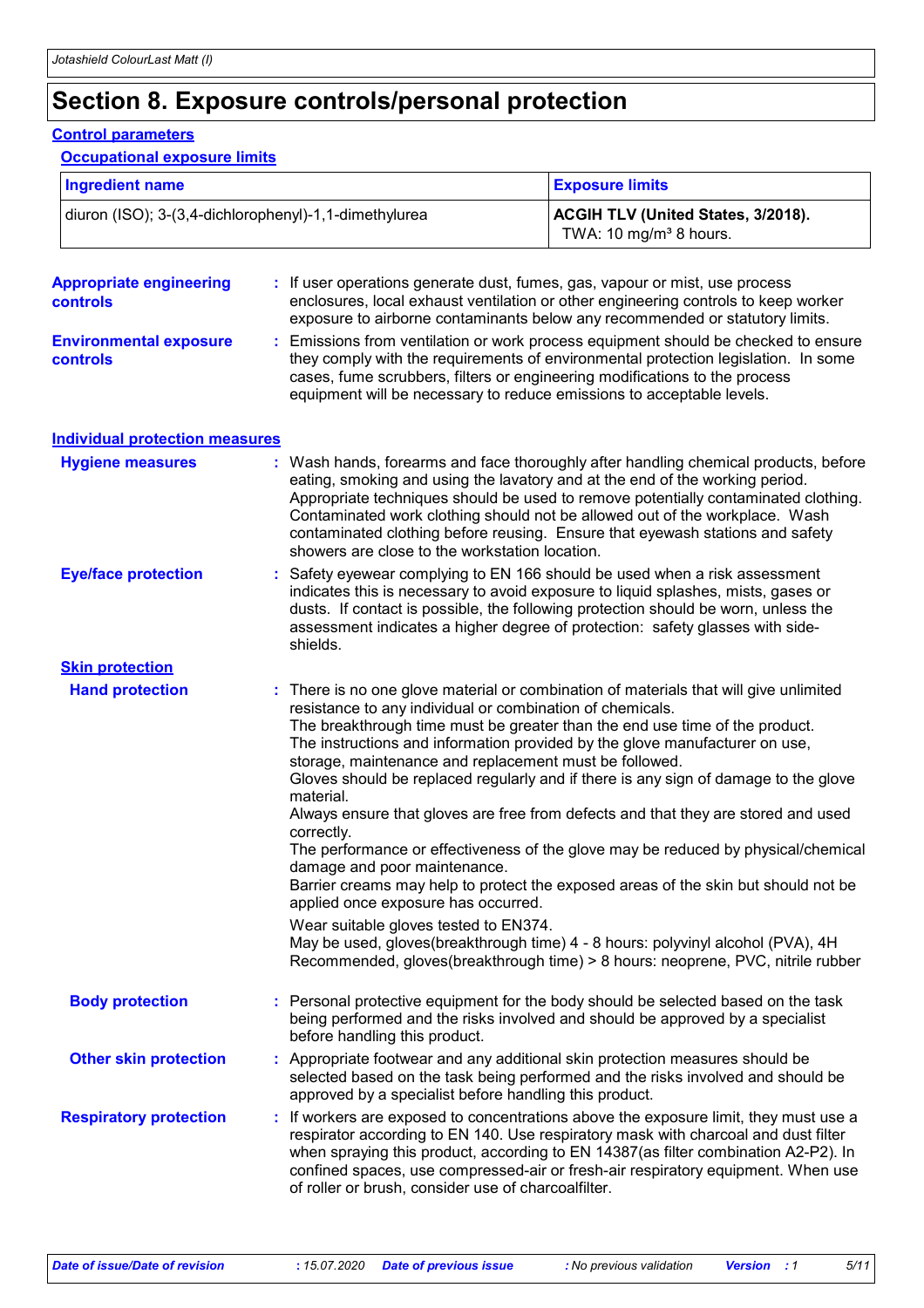## **Section 9. Physical and chemical properties**

| <b>Appearance</b>                                 |                                                                                                                                                         |
|---------------------------------------------------|---------------------------------------------------------------------------------------------------------------------------------------------------------|
| <b>Physical state</b>                             | $:$ Liquid.                                                                                                                                             |
| <b>Colour</b>                                     | : Various                                                                                                                                               |
| <b>Odour</b>                                      | : Characteristic.                                                                                                                                       |
| <b>Odour threshold</b>                            | : Not applicable.                                                                                                                                       |
| pH                                                | : Not applicable.                                                                                                                                       |
| <b>Melting point</b>                              | $\cdot$ 0                                                                                                                                               |
| <b>Boiling point</b>                              | : Lowest known value: $100^{\circ}$ C (212 $^{\circ}$ F) (water). Weighted average: $105.31^{\circ}$ C (221.6 $^{\circ}$ F)                             |
| <b>Flash point</b>                                | : Not available.                                                                                                                                        |
| <b>Evaporation rate</b>                           | : Highest known value: 0.36 (water) Weighted average: 0.35 compared with butyl<br>acetate                                                               |
| <b>Flammability (solid, gas)</b>                  | : Not applicable.                                                                                                                                       |
| Lower and upper explosive<br>(flammable) limits   | $: 0.6 - 12.6%$                                                                                                                                         |
| <b>Vapour pressure</b>                            | : Highest known value: $3.2$ kPa (23.8 mm Hg) (at $20^{\circ}$ C) (water). Weighted average:<br>3.07 kPa (23.03 mm Hg) (at 20°C)                        |
| <b>Vapour density</b>                             | : Highest known value: $7.5$ (Air = 1) (propanoic acid, 2-methyl-, monoester with<br>2,2,4-trimethyl-1,3-pentanediol). Weighted average: 5.27 (Air = 1) |
| <b>Density</b>                                    | $: 1.04$ to 1.4 g/cm <sup>3</sup>                                                                                                                       |
| <b>Solubility</b>                                 | : Easily soluble in the following materials: cold water and hot water.                                                                                  |
| <b>Partition coefficient: n-</b><br>octanol/water | : Not available.                                                                                                                                        |
| <b>Auto-ignition temperature</b>                  | : Not applicable.                                                                                                                                       |
| <b>Decomposition temperature</b>                  | : Not available.                                                                                                                                        |
| <b>Viscosity</b>                                  | : Kinematic (40°C): >0.205 cm <sup>2</sup> /s (>20.5 mm <sup>2</sup> /s)                                                                                |

### **Section 10. Stability and reactivity**

| <b>Reactivity</b>                                   | : No specific test data related to reactivity available for this product or its ingredients.              |
|-----------------------------------------------------|-----------------------------------------------------------------------------------------------------------|
| <b>Chemical stability</b>                           | : The product is stable.                                                                                  |
| <b>Possibility of hazardous</b><br><b>reactions</b> | : Under normal conditions of storage and use, hazardous reactions will not occur.                         |
| <b>Conditions to avoid</b>                          | : No specific data.                                                                                       |
| <b>Incompatible materials</b>                       | : No specific data.                                                                                       |
| <b>Hazardous decomposition</b><br>products          | : Under normal conditions of storage and use, hazardous decomposition products<br>should not be produced. |

# **Section 11. Toxicological information**

#### **Information on toxicological effects**

| <b>Acute toxicity</b> |
|-----------------------|
|-----------------------|

| <b>Product/ingredient name</b>       | <b>Result</b> | <b>Species</b> | <b>Dose</b>        | <b>Exposure</b> |
|--------------------------------------|---------------|----------------|--------------------|-----------------|
| 2-octyl-2h-isothiazol-3-one<br>(OIT) | LD50 Dermal   | Rabbit         | 690 mg/kg          |                 |
|                                      | LD50 Dermal   | Rabbit         | 690 mg/kg          |                 |
|                                      | LD50 Oral     | Rat            | 550 mg/kg          |                 |
| C(M) T/MIT (3:1)                     | LD50 Oral     | Rat            | $53 \text{ mg/kg}$ |                 |
| <b>Irritation/Corrosion</b>          |               |                |                    |                 |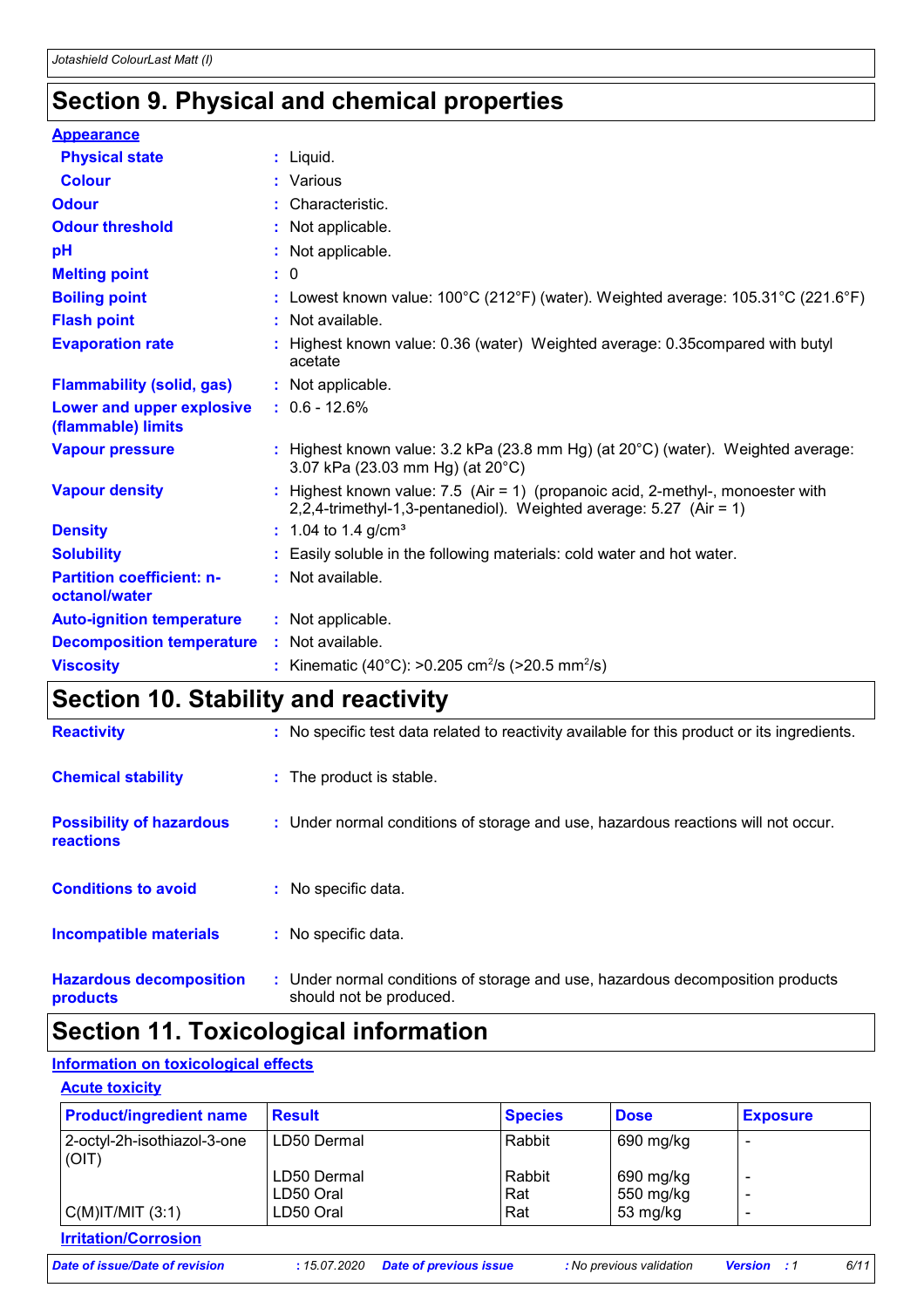# **Section 11. Toxicological information**

| <b>Product/ingredient name</b>                   | <b>Result</b>        | <b>Species</b>                      | <b>Score</b> | <b>Exposure</b> | <b>Observation</b> |
|--------------------------------------------------|----------------------|-------------------------------------|--------------|-----------------|--------------------|
| Alcohols, C16-18 and<br>C18-unsatd., ethoxylated | Skin - Mild irritant | IMammal -<br>species<br>unspecified |              |                 |                    |

#### **Sensitisation**

| <b>Product/ingredient name</b>       | <b>Route of</b><br><b>exposure</b> | <b>Species</b>                  | <b>Result</b> |
|--------------------------------------|------------------------------------|---------------------------------|---------------|
| 2-octyl-2h-isothiazol-3-one<br>(OIT) | skin                               | Mammal - species<br>unspecified | Sensitising   |
| $C(M)$ IT/MIT $(3:1)$                | skin                               | Mammal - species<br>unspecified | Sensitising   |

#### **Mutagenicity**

Not available.

#### **Carcinogenicity**

Not available.

#### **Reproductive toxicity**

Not available.

#### **Teratogenicity**

Not available.

#### **Specific target organ toxicity (single exposure)**

Not available.

#### **Specific target organ toxicity (repeated exposure)**

| <b>Name</b>                                           | <b>Category</b> | <b>Boute of</b><br><b>Lexposure</b> | <b>Target organs</b> |
|-------------------------------------------------------|-----------------|-------------------------------------|----------------------|
| diuron (ISO); 3-(3,4-dichlorophenyl)-1,1-dimethylurea | Category 2      | <b>Not determined</b>               | I Not determined     |

#### **Aspiration hazard**

Not available.

| <b>Information on likely routes : Not available.</b><br>of exposure |                                                                                     |
|---------------------------------------------------------------------|-------------------------------------------------------------------------------------|
| <b>Potential acute health effects</b>                               |                                                                                     |
| Eye contact                                                         | : No known significant effects or critical hazards.                                 |
| <b>Inhalation</b>                                                   | : No known significant effects or critical hazards.                                 |
| <b>Skin contact</b>                                                 | : May cause an allergic skin reaction.                                              |
| Ingestion                                                           | : No known significant effects or critical hazards.                                 |
|                                                                     | <b>Symptoms related to the physical, chemical and toxicological characteristics</b> |
| Eye contact                                                         | : No specific data.                                                                 |

| <b>Inhalation</b>   | : No specific data.                                                    |
|---------------------|------------------------------------------------------------------------|
| <b>Skin contact</b> | : Adverse symptoms may include the following:<br>irritation<br>redness |
| <b>Ingestion</b>    | : No specific data.                                                    |

#### **Delayed and immediate effects as well as chronic effects from short and long-term exposure Short term exposure**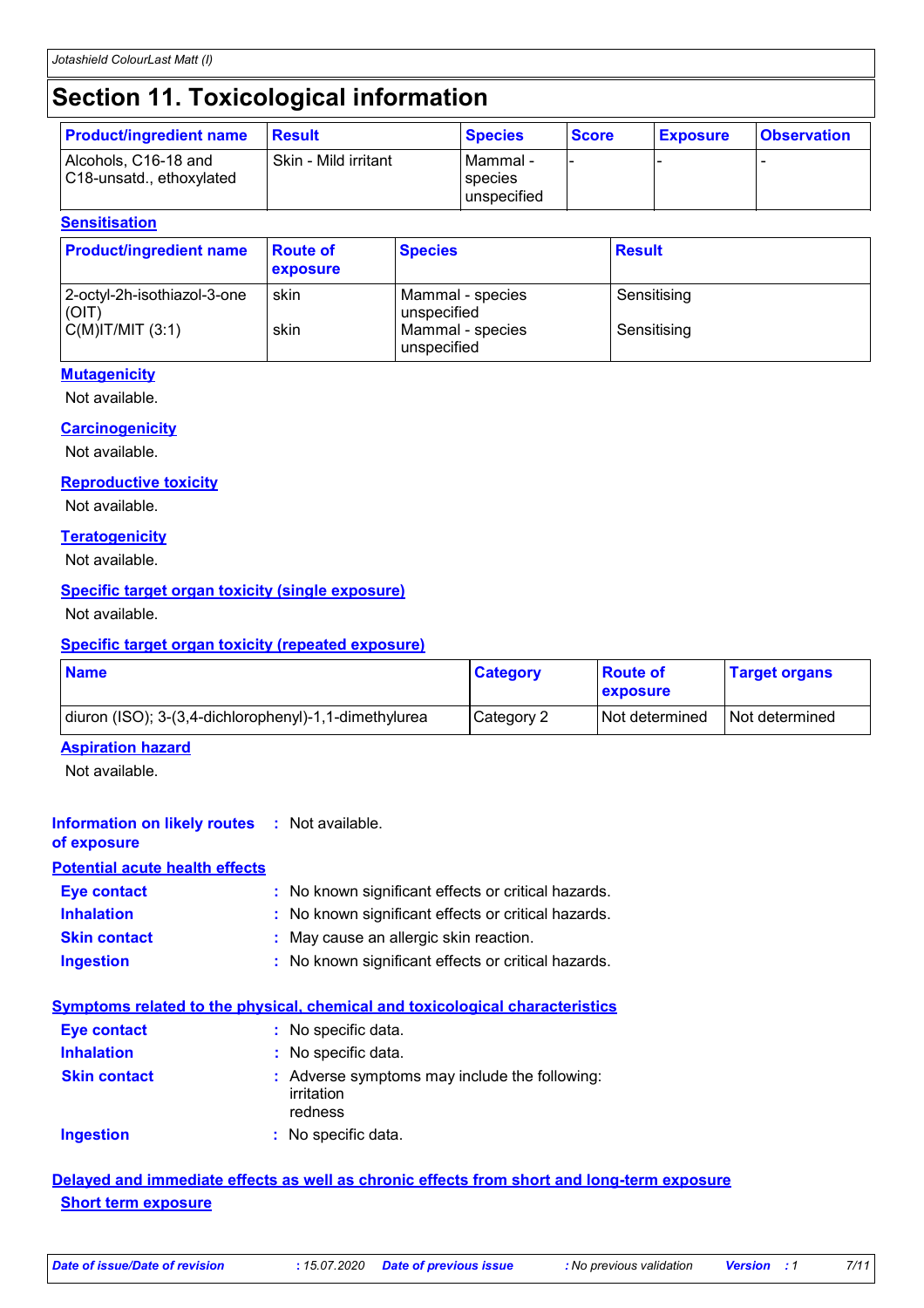# **Section 11. Toxicological information**

| <b>Potential immediate</b><br>effects             | : Not available.                                                                                         |
|---------------------------------------------------|----------------------------------------------------------------------------------------------------------|
| <b>Potential delayed effects</b>                  | : Not available.                                                                                         |
| <b>Long term exposure</b>                         |                                                                                                          |
| <b>Potential immediate</b><br><b>effects</b>      | $:$ Not available.                                                                                       |
| <b>Potential delayed effects : Not available.</b> |                                                                                                          |
| <b>Potential chronic health effects</b>           |                                                                                                          |
| Not available.                                    |                                                                                                          |
| <b>General</b>                                    | : Once sensitized, a severe allergic reaction may occur when subsequently exposed<br>to very low levels. |
| <b>Carcinogenicity</b>                            | : Suspected of causing cancer. Risk of cancer depends on duration and level of<br>exposure.              |
| <b>Mutagenicity</b>                               | : May cause genetic defects.                                                                             |
| <b>Teratogenicity</b>                             | : No known significant effects or critical hazards.                                                      |
| <b>Developmental effects</b>                      | : No known significant effects or critical hazards.                                                      |
| <b>Fertility effects</b>                          | : No known significant effects or critical hazards.                                                      |
|                                                   |                                                                                                          |

#### **Numerical measures of toxicity**

#### **Acute toxicity estimates**

| <b>Route</b> | <b>ATE value</b> |
|--------------|------------------|
| Oral         | 64382.37 mg/kg   |

# **Section 12. Ecological information**

| <b>Toxicity</b> |  |  |
|-----------------|--|--|
|                 |  |  |

| <b>Product/ingredient name</b>                                | <b>Result</b>                       | <b>Species</b>                                    | <b>Exposure</b> |
|---------------------------------------------------------------|-------------------------------------|---------------------------------------------------|-----------------|
| diuron (ISO); 3-<br>(3,4-dichlorophenyl)<br>-1,1-dimethylurea | Acute EC50 0.022 mg/l               | Algae                                             | 72 hours        |
|                                                               | Acute EC50 1.4 mg/l                 | Daphnia                                           | 48 hours        |
|                                                               | Acute LC50 14.7 mg/l                | Fish                                              | 96 hours        |
|                                                               | Chronic NOEC 0.0032 mg/l            | Algae                                             | 96 hours        |
|                                                               | Chronic NOEC 0.56 mg/l              | Daphnia                                           | 21 days         |
|                                                               | Chronic NOEC 0.41 mg/l              | Fish                                              | 28 days         |
| carbendazim (iso)                                             | Acute EC50 19.0562 mg/l Fresh water | Algae - Scenedesmus acutus<br>var. acutus         | 96 hours        |
|                                                               | Acute EC50 4948 µg/l Fresh water    | Crustaceans - Simocephalus<br>vetulus - Sub-adult | 48 hours        |
|                                                               | Acute EC50 20 µg/l Fresh water      | Daphnia - Daphnia magna                           | 48 hours        |
|                                                               | Chronic NOEC 37.5 µg/l Fresh water  | Daphnia - Daphnia magna -<br>Neonate              | 21 days         |
| Alcohols, C16-18 and<br>C18-unsatd., ethoxylated              | Acute LC50 1.3 mg/l                 | Fish                                              | 96 hours        |
| 2-octyl-2h-isothiazol-3-one<br>(OIT)                          | Acute EC50 0.084 mg/l               | Algae - Scenedesmus<br>subspicatus                | 72 hours        |
|                                                               | Acute EC50 0.32 mg/l                | Daphnia                                           | 48 hours        |
|                                                               | Acute LC50 0.047 mg/l               | Fish                                              | 96 hours        |
| $C(M)$ IT/MIT $(3:1)$                                         | Acute EC50 0.027 mg/l               | Algae - Selenastrum<br>capricornutum              | 72 hours        |
|                                                               | Acute EC50 0.16 mg/l                | Daphnia - Daphnia magna                           | 48 hours        |
|                                                               | Acute LC50 0.19 mg/l                | Fish - Oncorhynchus mykiss                        | 96 hours        |
|                                                               | Chronic NOEC 0.1 mg/l               | Daphnia                                           | 21 days         |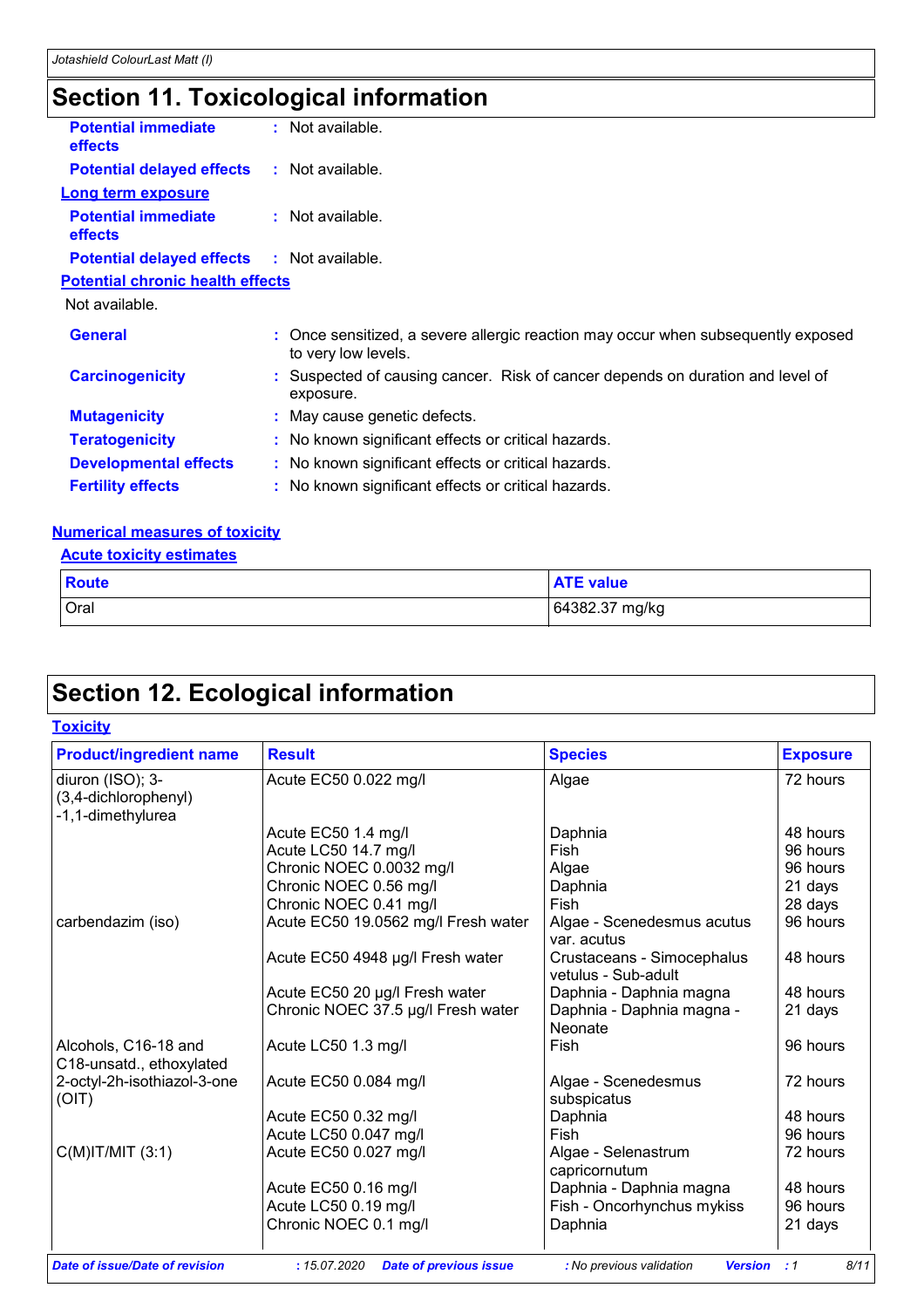### **Section 12. Ecological information**

#### **Persistence and degradability**

| <b>Product/ingredient name</b> | <b>Aquatic half-life</b> | <b>Photolysis</b> | Biodegradability |
|--------------------------------|--------------------------|-------------------|------------------|
| diuron (ISO); 3-               |                          |                   | Not readily      |
| $(3,4$ -dichlorophenyl)        |                          |                   |                  |
| l-1,1-dimethylurea             |                          |                   |                  |
| carbendazim (iso)              |                          |                   | Not readily      |
| C(M) T/MIT (3:1)               |                          |                   | Not readily      |

#### **Bioaccumulative potential**

| <b>Product/ingredient name</b>                                        | $LogP_{ow}$ | <b>BCF</b> | <b>Potential</b> |
|-----------------------------------------------------------------------|-------------|------------|------------------|
| diuron (ISO); 3-<br>(3,4-dichlorophenyl)<br>-1,1-dimethylurea         | 2.84        | 5.2        | low              |
| carbendazim (iso)<br>Alcohols, C16-18 and<br>C18-unsatd., ethoxylated | 1.52<br>4.2 | 2.51       | low<br>high      |
| 2-octyl-2h-isothiazol-3-one<br>(OIT)                                  | 2.45        |            | low              |

#### **Mobility in soil**

| <b>Soil/water partition</b> | : Not available. |
|-----------------------------|------------------|
| <b>coefficient (Koc)</b>    |                  |

**Other adverse effects** : No known significant effects or critical hazards.

### **Section 13. Disposal considerations**

The generation of waste should be avoided or minimised wherever possible. Disposal of this product, solutions and any by-products should at all times comply with the requirements of environmental protection and waste disposal legislation and any regional local authority requirements. Dispose of surplus and nonrecyclable products via a licensed waste disposal contractor. Waste should not be disposed of untreated to the sewer unless fully compliant with the requirements of all authorities with jurisdiction. Waste packaging should be recycled. Incineration or landfill should only be considered when recycling is not feasible. This material and its container must be disposed of in a safe way. Care should be taken when handling emptied containers that have not been cleaned or rinsed out. Empty containers or liners may retain some product residues. Avoid dispersal of spilt material and runoff and contact with soil, waterways, drains and sewers. **Disposal methods :**

### **Section 14. Transport information**

|                                      | <b>ADR/RID</b>                                                     | <b>IMDG</b>                                                                                      | <b>IATA</b>                                                        |
|--------------------------------------|--------------------------------------------------------------------|--------------------------------------------------------------------------------------------------|--------------------------------------------------------------------|
| <b>UN number</b>                     | <b>UN3082</b>                                                      | <b>UN3082</b>                                                                                    | <b>UN3082</b>                                                      |
| <b>UN proper</b><br>shipping name    | Environmentally hazardous<br>substance, liquid, n.o.s.<br>(diuron) | Environmentally hazardous<br>substance, liquid, n.o.s.<br>(diuron). Marine pollutant<br>(diuron) | Environmentally hazardous<br>substance, liquid, n.o.s.<br>(diuron) |
| <b>Transport hazard</b><br>class(es) | 9<br>$\bigstar$                                                    | 9<br>$\bigstar$                                                                                  | 9<br>$\bigstar$                                                    |
| <b>Packing group</b>                 | III                                                                | $\mathbf{III}$                                                                                   | Ш                                                                  |
| Date of issue/Date of revision       | :15.07.2020                                                        | <b>Date of previous issue</b><br>: No previous validation                                        | 9/11<br><b>Version</b><br>:1                                       |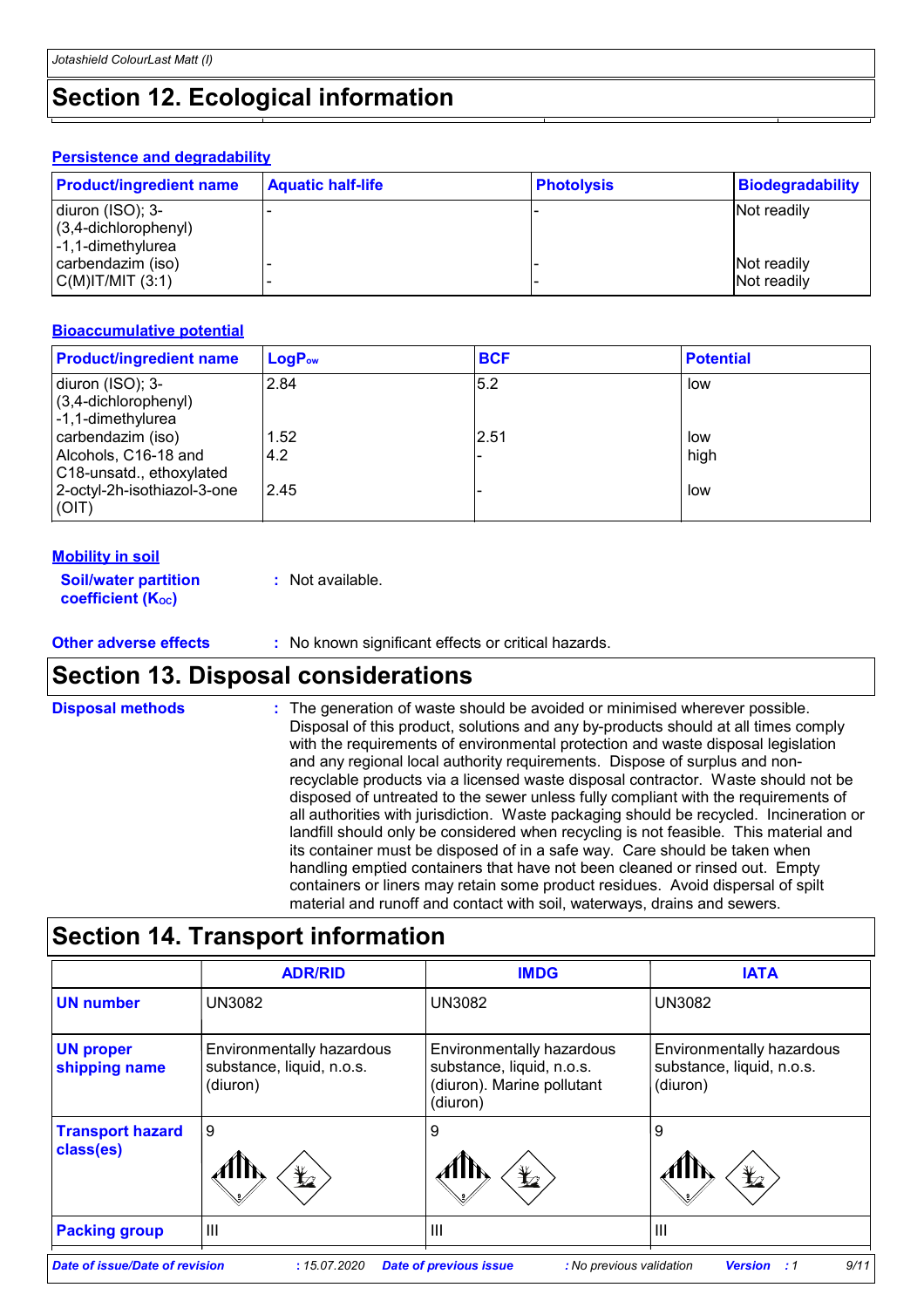### **Section 14. Transport information**

| <b>Environmental</b><br>hazards  | Yes.                                                                                                                                                                                                                  | Yes.                                                                                                                                                                                                                                                                | Yes.                                                                                                                                                                                                             |
|----------------------------------|-----------------------------------------------------------------------------------------------------------------------------------------------------------------------------------------------------------------------|---------------------------------------------------------------------------------------------------------------------------------------------------------------------------------------------------------------------------------------------------------------------|------------------------------------------------------------------------------------------------------------------------------------------------------------------------------------------------------------------|
| <b>Additional</b><br>information | This product is not regulated<br>as a dangerous good when<br>transported in sizes of ≤5 L or<br>$\leq$ 5 kg, provided the<br>packagings meet the general<br>provisions of 4.1.1.1, 4.1.1.2<br>and 4.1.1.4 to 4.1.1.8. | This product is not regulated<br>as a dangerous good when<br>transported in sizes of ≤5 L or<br>$\leq$ 5 kg, provided the<br>packagings meet the general<br>provisions of $4.1.1.1, 4.1.1.2$<br>and 4.1.1.4 to 4.1.1.8.<br><b>Emergency schedules F-A.</b><br>$S-F$ | This product is not regulated<br>as a dangerous good when<br>transported in sizes of ≤5 L or<br>$\leq$ 5 kg, provided the<br>packagings meet the general<br>provisions of 5.0.2.4.1,<br>5.0.2.6.1.1 and 5.0.2.8. |

| <b>Additional information</b>                                                    |                                                                                                                                                                                                                                                                                |
|----------------------------------------------------------------------------------|--------------------------------------------------------------------------------------------------------------------------------------------------------------------------------------------------------------------------------------------------------------------------------|
| <b>ADR/RID</b>                                                                   | : This product is not regulated as a dangerous good when transported in sizes of $\leq 5$ L<br>or $\leq$ 5 kg, provided the packagings meet the general provisions of 4.1.1.1, 4.1.1.2<br>and 4.1.1.4 to 4.1.1.8.<br><b>Hazard identification number 90</b><br>Tunnel code (-) |
| <b>IMDG</b>                                                                      | : This product is not regulated as a dangerous good when transported in sizes of ≤5 L<br>or $\leq$ 5 kg, provided the packagings meet the general provisions of 4.1.1.1, 4.1.1.2<br>and 4.1.1.4 to 4.1.1.8.<br><b>Emergency schedules F-A, S-F</b>                             |
| <b>IATA</b>                                                                      | : This product is not regulated as a dangerous good when transported in sizes of $\leq 5$ L<br>or $\leq$ 5 kg, provided the packagings meet the general provisions of 5.0.2.4.1,<br>5.0.2.6.1.1 and 5.0.2.8.                                                                   |
|                                                                                  | Special precautions for user : Transport within user's premises: always transport in closed containers that are<br>upright and secure. Ensure that persons transporting the product know what to do in<br>the event of an accident or spillage.                                |
| <b>Transport in bulk according : Not available.</b><br>to Annex II of Marpol and |                                                                                                                                                                                                                                                                                |

**the IBC Code**

### **Section 15. Regulatory information**

| <b>Safety, health and</b><br>environmental regulations<br>specific for the product | : No known specific national and/or regional regulations applicable to this product<br>(including its ingredients). |
|------------------------------------------------------------------------------------|---------------------------------------------------------------------------------------------------------------------|
| <b>International regulations</b>                                                   |                                                                                                                     |
|                                                                                    | <b>Chemical Weapon Convention List Schedules I, II &amp; III Chemicals</b>                                          |
| Not listed.                                                                        |                                                                                                                     |
| <b>Montreal Protocol (Annexes A, B, C, E)</b>                                      |                                                                                                                     |
| Not listed.                                                                        |                                                                                                                     |
|                                                                                    |                                                                                                                     |

**Stockholm Convention on Persistent Organic Pollutants** Not listed.

**Rotterdam Convention on Prior Informed Consent (PIC)** Not listed.

**UNECE Aarhus Protocol on POPs and Heavy Metals**

Not listed.